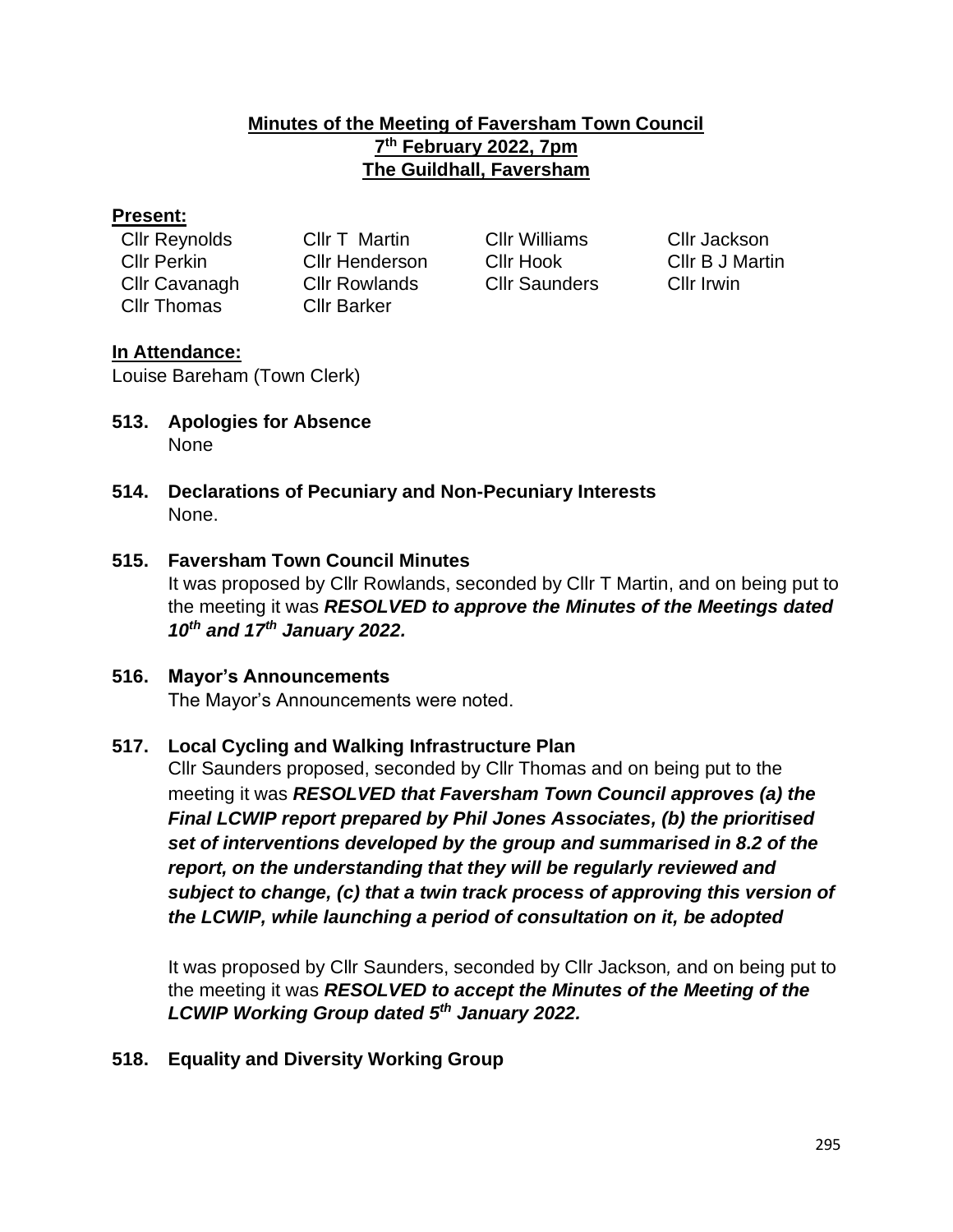Cllr Perkin noted the request for funding in the next financial year's budget and hoped part would cover the cost of letters to new residents. Cllr Jackson thanked Cllr Hook for organizing the Holocaust Memorial Day educational exhibition.

It was proposed by Cllr Saunders, seconded by Cllr Jackson and on being put to the meeting it was *RESOLVED to accept the Minutes of the Meeting of the Equality and Diversity Working Group dated 11th December 2021.*

## **519. Neighbourhood Plan Steering Group**

Cllr Irwin noted that preparation was underway for the site allocation consultation. Swale Borough Council had revised the referendum date from Q3/QR 2022 to Q1 2023. A forthcoming exhibition in the Town Hall was planned.

Cllr Irwin proposed, seconded by Cllr Barker and on being put to the meeting it was *RESOLVED to accept the Minutes of the Neighbourhood Plan Steering Group dated 24th January 2022.*

#### **520. Policy and Resources Committee**

Cllr Barker confirmed the WIP Report would be circulated and noted the Community Lottery was going very well.

Cllr Barker proposed, seconded by Cllr Henderson and on being put to the meeting it was *RESOLVED to accept the Minutes of the Policy & Resources Committee dated 24th January 2022.*

## **521. Public Spaces Working Group**

Cllr Thomas proposed, seconded by Cllr Henderson and on being put to the meeting it was *RESOLVED to purchase a bench to be located in London Road adjacent the bus stop.*

It was proposed by Cllr Thomas, seconded by Cllr Henderson and on being put the meeting it was *RESOLVED to approve works to an interpretation panel at Westbrook Stream*

It was proposed by Cllr Thomas, seconded by Cllr Henderson and on being put to the meeting it was *RESOLVED to purchase two cycle hoops to be placed by the Guildhall*

Cllr Jackson noted that Swale Borough Council would provide a sign for Westbrook Walk.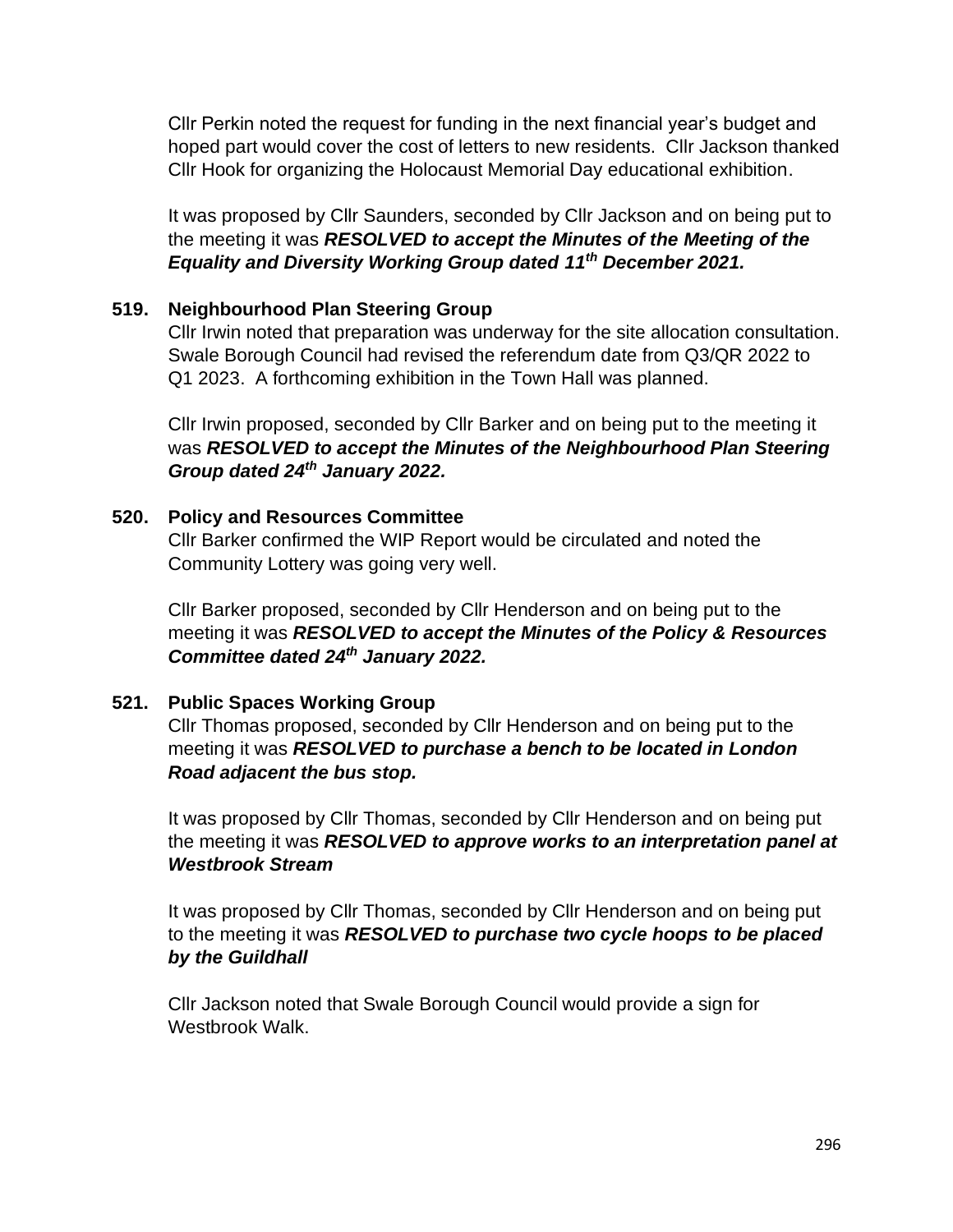It was proposed by Cllr Thomas, seconded by Cllr Saunders and on being put to the meeting it was *RESOLVED to accept the Minutes of the Public Spaces Working Group dated 27th January 2022.*

## **522. Terms of Reference**

Cllr Thomas proposed, seconded by Cllr Saunders and on being put to the meeting it was *RESOLVED to agree the Active Travel Committee Terms of Reference.*

Cllr Williams proposed, seconded by Cllr T Martin and on being put to the meeting it was *RESOLVED to agree the Environment Committee Terms of Reference*

Cllr Reynolds proposed, seconded by Cllr T Martin and on being put to the meeting it was *RESOLVED to agree the Planning Committee Terms of Reference.*

Cllr T Martin proposed, seconded by Cllr Cavanagh and on being put to the meeting it was *RESOLVED to agree the Policy & Resources Terms of Reference*

Cllr Reynolds proposed, seconded by Cllr T Martin and on being put to the meeting it was *RESOLVED to agree the Community Committee Terms of Reference*

Cllr B J Martin proposed, seconded by Cllr T Martin and on being put to the meeting it was *RESOLVED to agree the Creek Working Group Terms of Reference*

Cllr B J Martin proposed, seconded by Cllr Hook and on being put to the meeting it was *RESOLVED to agree the Equality, Diversity and Inclusion Working Group Terms of Reference*

Cllr Reynolds proposed, seconded by Cllr T Martin and on being put to the meeting it was *RESOLVED to agree the Heritage and Buildings Terms of Reference*

Cllr Irwin proposed, seconded by Cllr B J Martin and on being put to the meeting it was *RESOLVED to agree the Neighbourhood Plan Steering Group Terms of Reference*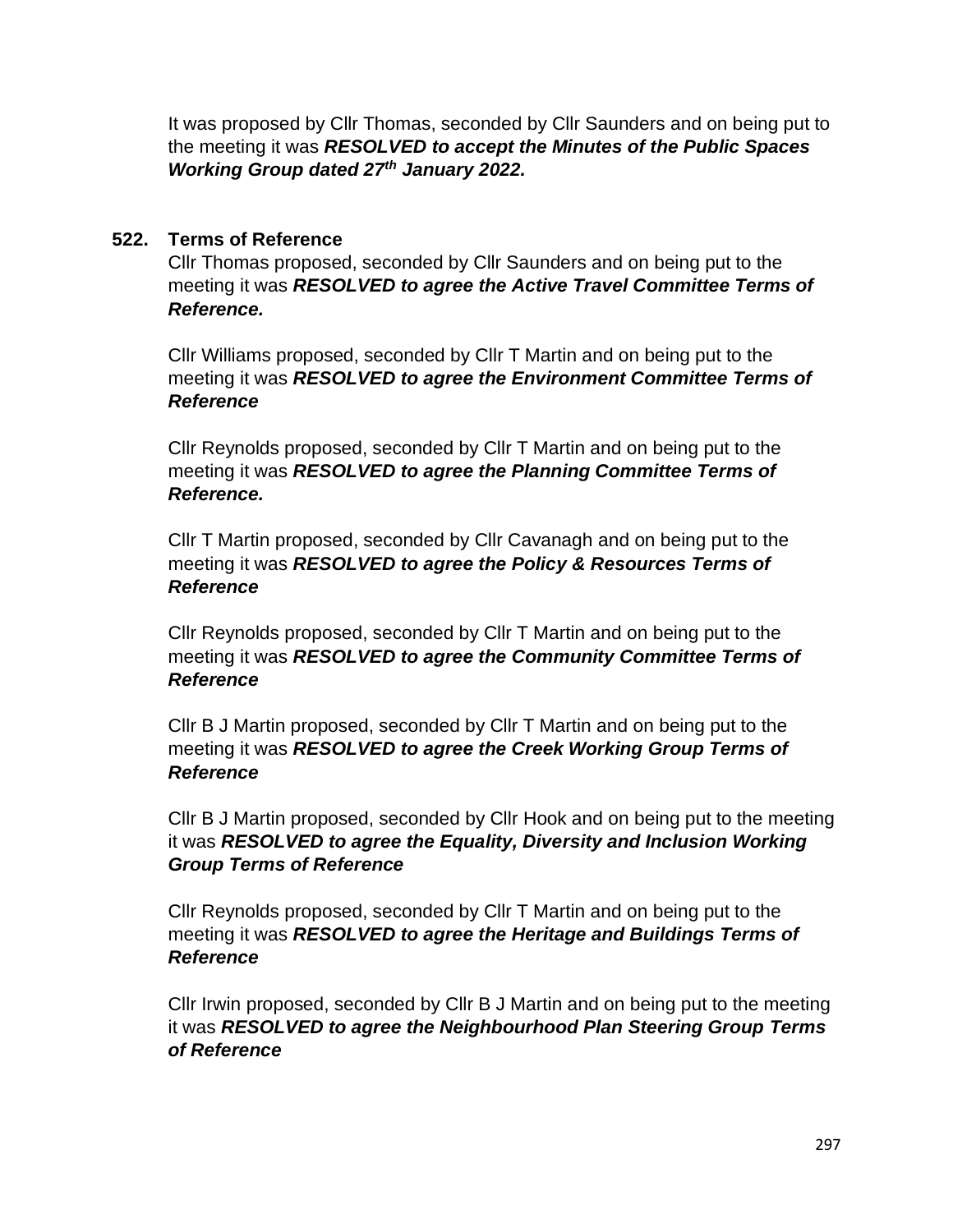Cllr T Martin proposed, seconded by Cllr Perkin and on being put to the meeting it was *RESOLVED to agree the Stafing Committee Terms of Reference*

Cllr Henderson proposed, seconded by Cllr T Martin and on being put to the meeting it was *RESOLVED to agree the Visitor and Tourism Working Group Terms of Reference*

Cllr B J Martin proposed, seconded by Cllr T Martin and on being put to the meeting it was *RESOLVED to suspend Standing Orders to allow the meeting to continue beyond 10pm*

## *22.10hrs Cllr Henderson left the meeting*

#### **523. Entrance Foyer**

Cllr T Martin proposed, seconded by Cllr B J Martin and on being put to the meeting it was *RESOLVED to accept the quotation for works to the entrance foyer for the Faversham Charters exhibition in the sum of £6,350 + VAT*

## **524. Faversham Municipal Charities 2010 and the Municipal Charities of Faversham CIO**

It was proposed by Cllr B J Martin, seconded by Cllr Reynolds and on being put to the meeting it was *RESOLVED to appoint Cllr Jackson to the position of Trustee of Faversham Municipal Charities 2010 and the Municipal Charities of Faversham CIO.*

It was proposed by Cllr B J Martin, seconded by Cllr Reynolds and on being put to the meeting it was *RESOLVED to appoint Cllr T Martin to the position of Trustee of Faversham Municipal Charities 2010 and the Municipal Charities of Faversham CIO.*

#### **525. Receipts and Payments**

It was proposed by Cllr B J Martin, seconded by Cllr Rowlands, and on being put to the meeting it was **RESOLVED to accept the receipts and payments.**

## **526. Private Session**

It was proposed by Cllr B J Martin, seconded by Cllr T Martin and on being put to the Meeting it was *Resolved that under the Public Bodies (Admission to Meetings) Act 1960, the public and representatives of the press and broadcast media be excluded from the meeting during the consideration of the following items of business as publicity would be prejudicial to the public interest because of the commercially sensitive nature of the business to be transacted.*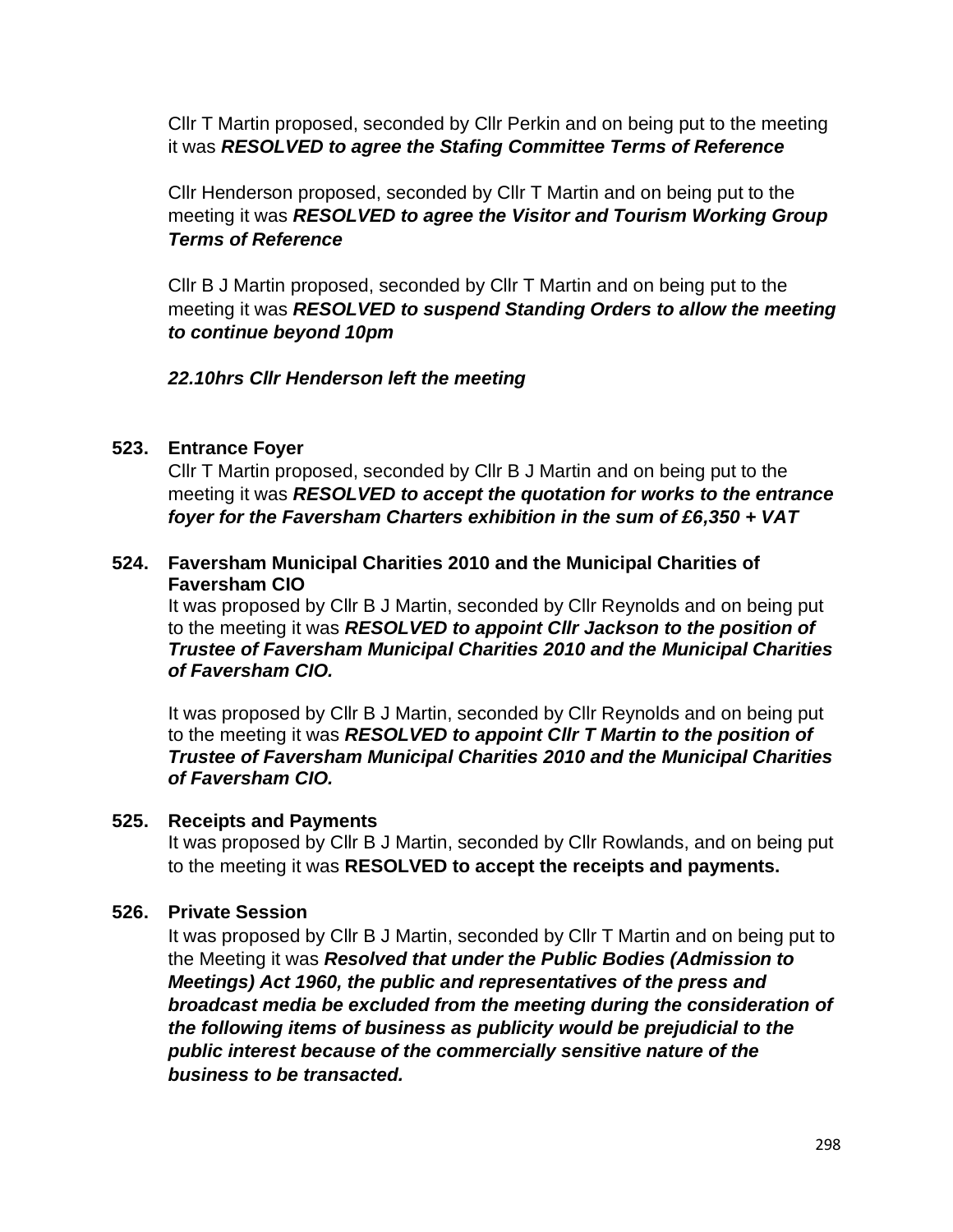#### **527. Lease to the Faversham Society**

It was proposed by Cllr B J Martin, seconded by Cllr T Martin and on being put to the meeting it was *RESOLVED to increase the limit of solicitor's fees by £1,000.*

It was proposed by Cllr B J Martin, seconded by Cllr Reynolds and on being put to the meeting it was *RESOLVED that the Town Clerk and Cllr T Martin had delegated authority to finalise the lease with the Faversham Society on behalf of the Town Council* 

## **512 Youth Work Tender**

It was proposed by Cllr T Martin, seconded by Cllr Rowlands and on being put to the meeting it was *RESOLVED for the Youth Working Group to review the criteria of the tender and the Town Clerk to have delegated authority to advertise the tender.*